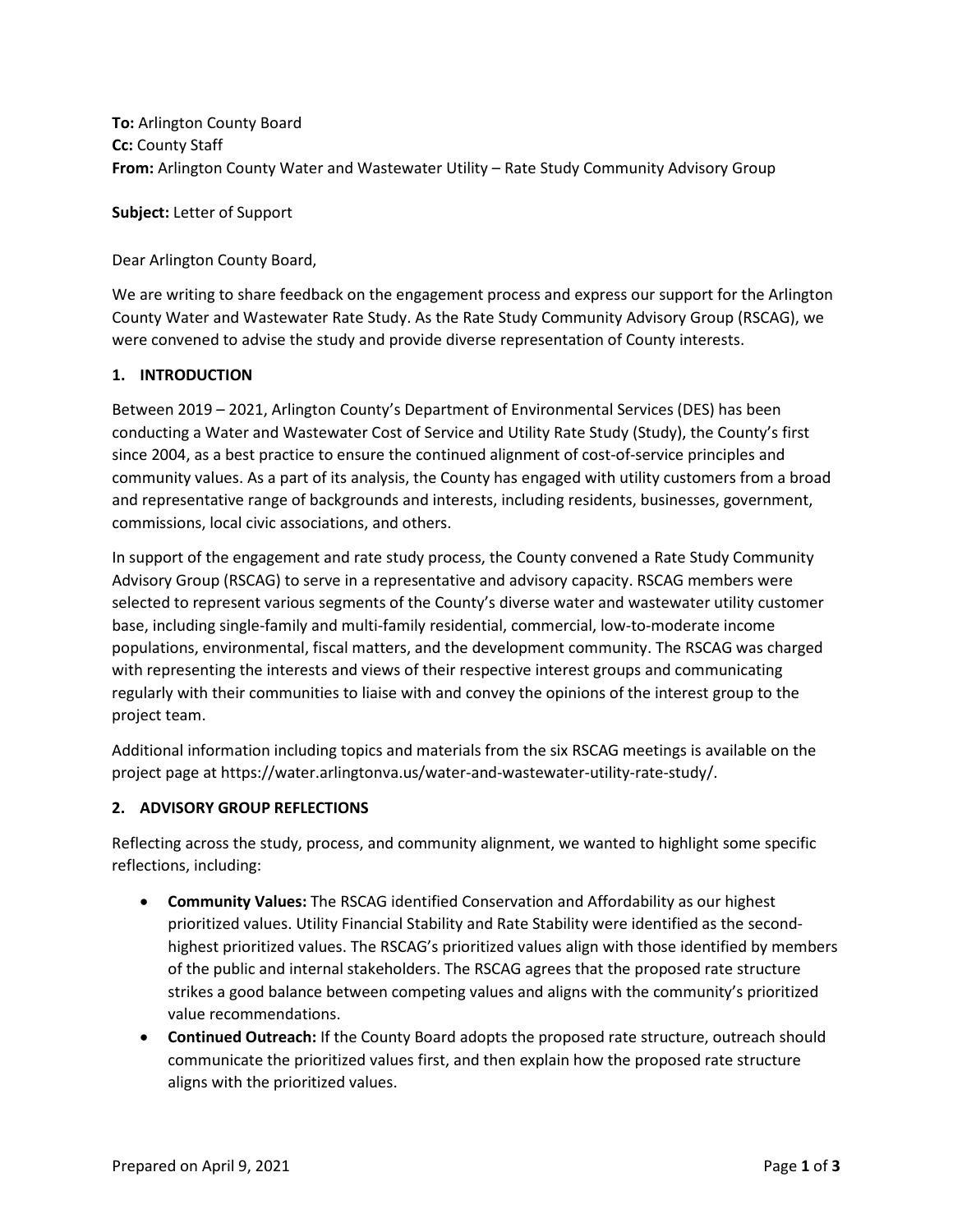- **Engagement Process:** The level of engagement Arlington County provided for the advisory group and members of the public throughout the project is a benchmark for continued County engagement efforts. The RSCAG has been representative of community interests, and we have appreciated the ability to ask questions and provide feedback and input into the process and products.
- **Equity:** While different rate study values are in tension with one another, the proposed rate structure balances these things well including equity among customer classes. The proposed rate structure does a better job than the current rate structure in equitably recovering costs for Arlington County's Water and Wastewater system. To the extent that additional affordability program options could be offered to Arlington County residents, the County Board could look to incorporate customer assistance programs, billing and collection options, and educational and technical assistance where legally permissible.
- **Project Communications:** Project communications have been very useful in helping the RSCAG understand the complex technical information and considerations of the rate study. Arlington County staff and consultants have explained things clearly, making it easy to become engaged and involved in the process. This level of communication made it easy for RSCAG members to relay materials to their respective interest groups.
- **Wastewater Plant Tour:** The opportunity to tour Arlington County's Wastewater Treatment Plant was very valuable to connect the rate structure process to the physical infrastructure. We recommend offering additional educational opportunities for the Arlington County community to tour the Treatment Plant.

## **3. CONCLUSION**

The RSCAG shares their support for the proposed rate structure, as well as the level of engagement afforded to the advisory group and members of the public throughout the Study. Robust public engagement and feedback has been critical to the success of the Study. Incorporating representative community interests and robust engagement opportunities into the Study process has enabled the County to develop community-informed rates that support a safe, reliable, and environmentally-sound water and wastewater service.

*"I think the community values of Conservation and Affordability are well reflected in the rate structure. Using the winter time use for determining fees meets the issue of not penalizing those who water their trees and that was the concern of the Urban Forestry Commission." – Nora Palmatier*

*"The County Water and Wastewater Rate Study was conducted in a clear and transparent manner with an engagement process which persisted through COVID related challenges. The RSCAG quickly went online to continue its business and reach a broader community audience." – Rafael Sampayo*

Sincerely,

The Rate Study Community Advisory Group Water and Wastewater Utility Rate Study

CC: Michelle Cowan, Deputy County Manager, CMO Greg Emanuel, Director, DES